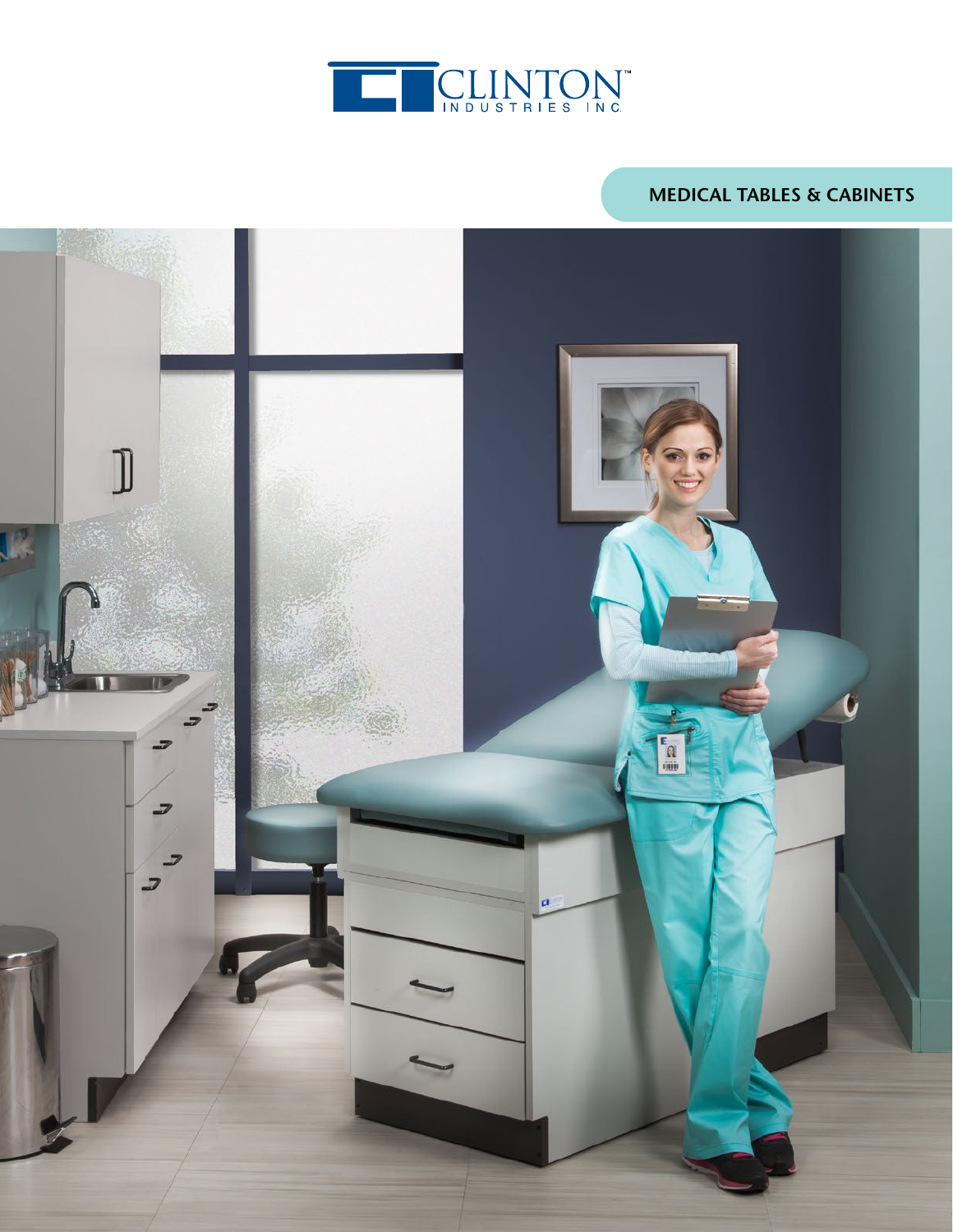# **CLINTONCLEAN™ CABINETS**

# **ClintonClean™**

- **Lab Wall Cabinet with 2 Clear-View Doors**
- 1 adjustable shelf
- Shipped assembled for easy installation
- Concealed, soft-close, adjustable, door hinges
- Easily mounts with hook and rail system

| 8242-CCIL length | depth    | height   |
|------------------|----------|----------|
| 42"              | 12"      | 24"      |
| 106.68 cm        | 30.48 cm | 60.96 cm |

#### **8242-PL**

# **ClintonClean™**

## **Base Cabinet with 3 Doors & 2 Drawers**

- 2 adjustable shelves
- Shipped assembled for easy installation
- Concealed, soft-close, adjustable, door hinges
- Adjustable, self-closing drawers
- 3<sup>1</sup>/<sub>4</sub>" backsplash included with top (8.25 cm)
- Optional drawers maybe added or repositioned
- Available with optional sink
- See page 67 for cabinet options

| 8042-CCI length |                     | depth    | height  |
|-----------------|---------------------|----------|---------|
|                 | 42"                 | 18"      | 35"     |
|                 | $106.68 \text{ cm}$ | 45.72 cm | 88.9 cm |

#### **8042-P**

## **ClintonClean™**

# **Lab Wall Cabinet with 2 Clear-View Doors**

- 1 adjustable shelf
- Shipped assembled for easy installation
- Concealed, soft-close, adjustable, door hinges
- Easily mounts with hook and rail system

| 8248-CCIL length |                     | depth    | height   |
|------------------|---------------------|----------|----------|
|                  | 48"                 | 12"      | 24"      |
|                  | $121.92 \text{ cm}$ | 30.48 cm | 60.96 cm |

### **8248-PL**

# **ClintonClean™**

# **Base Cabinet with 4 Doors & 2 Drawers**



- 2 adjustable shelves
- Shipped assembled for easy installation
	- Concealed, soft-close, adjustable, door hinges
	- Adjustable, self-closing drawers
	- 3<sup>1</sup>/<sub>4</sub>" backsplash included with top (8.25 cm)
	- Optional drawers may be added or repositioned
	- Available with optional sink
	- See page 67 for cabinet options

| 8048-CCI length |                     | depth    | height  |
|-----------------|---------------------|----------|---------|
|                 | 48"                 | 18"      | 35"     |
|                 | $121.92 \text{ cm}$ | 45.72 cm | 88.9 cm |

#### **8048-P**

# **ClintonClean™ Base Cabinet with 5 Doors**

- **& 3 Drawers** *(shown with optional sink)*
- 3 adjustable shelves
- Shipped assembled for easy installation
- Concealed, adjustable, soft-close, door hinges
- Adjustable, self-closing drawers
- 3<sup>1</sup>/<sub>4</sub>" backsplash included with top (8.25 cm)
- Optional drawers may be added or repositioned
- Available with optional sink *(shown)*
- See page 67 for cabinet options

| 8066-CCI length |                     | depth    | height  |
|-----------------|---------------------|----------|---------|
|                 | 66"                 | 18"      | 35"     |
|                 | $167.64 \text{ cm}$ | 45.72 cm | 88.9 cm |

# **8066-P**

#### **ClintonClean™**

### **Lab Wall Cabinet with 3 Clear-View Doors**

- 2 adjustable shelves
- Shipped in 2 units for easy installation
- Concealed, adjustable, soft-close, door hinges
- All holes are pre-drilled and all hardware is provided to connect the two cabinets
- Easily mounts with hook and rail system

| 8266-CCIL length |                     | depth    | height     |
|------------------|---------------------|----------|------------|
|                  | 66"                 | 12"      | 24"        |
|                  | $167.64 \text{ cm}$ | 30.48 cm | $60.96$ cm |

# **8266-PL**

*61*





*\* P Model has ClintonClean™ outside touchable surfaces and laminate interiors*

*\* CCI model has ClintonClean™ inside and outside*

*\* P Model has ClintonClean™ outside touchable surfaces and laminate interiors \* CCI model has ClintonClean™ inside and outside*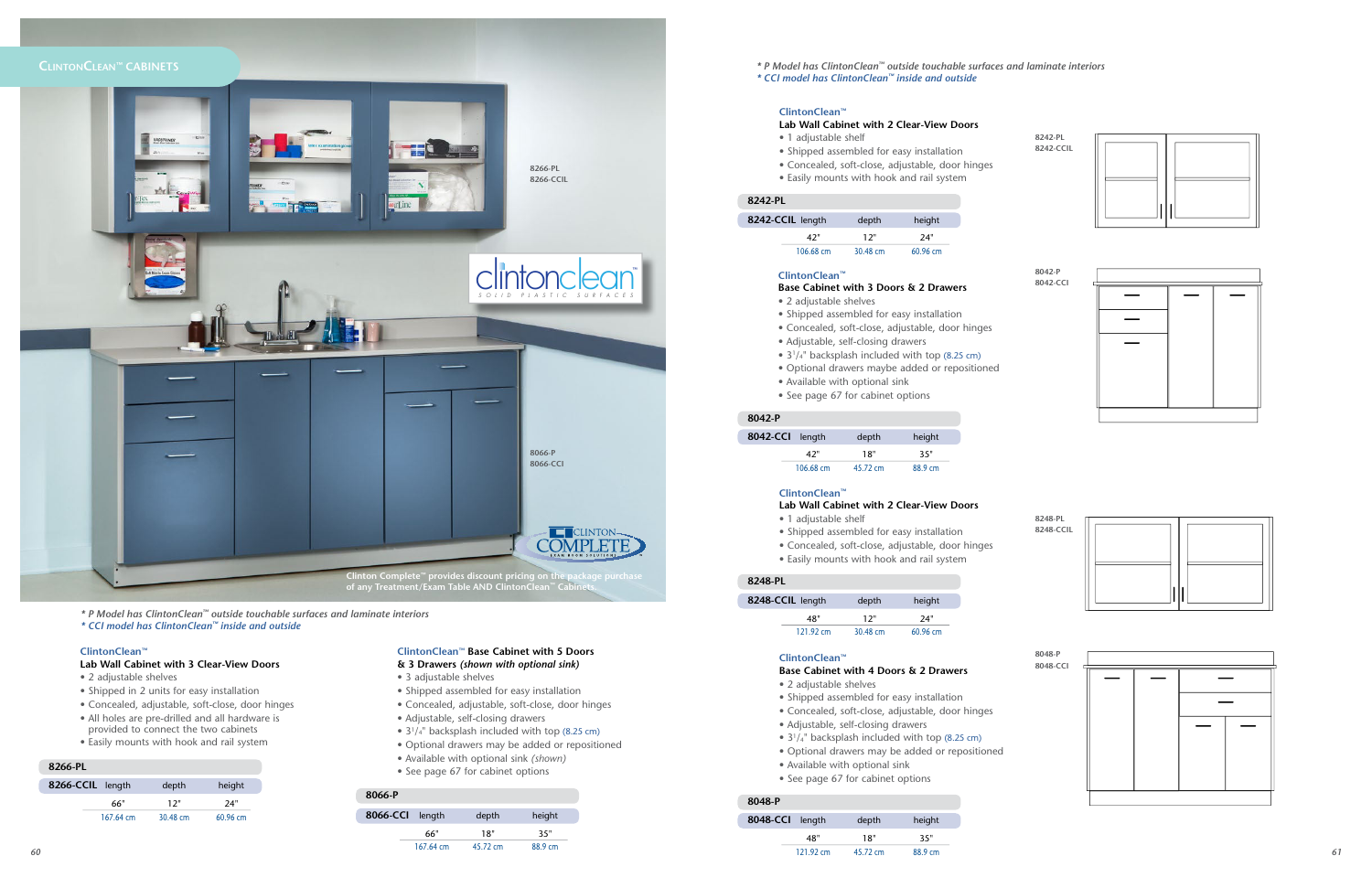# **ClintonClean™ Wall Cabinet with 2 Doors**

- 1 adjustable shelf
- Shipped assembled for easy installation
- Concealed, adjustable, soft-close, door hinges
- Easily mounts with hook and wall rail mounting system

| 8236-CCI length |          | depth    | height     |
|-----------------|----------|----------|------------|
|                 | 36"      | 12"      | 24"        |
|                 | 91.44 cm | 30.48 cm | $60.96$ cm |

#### **8236-P**

#### **8036-P**

### **8242-P**

# **8042-P**

#### **ClintonClean™**

#### **Base Cabinet with 2 Doors & 2 Drawers**

- 2 adjustable shelves
- Shipped assembled for easy installation
- Concealed, adjustable, soft-close, door hinges
- Adjustable, self-closing drawers
- 3<sup>1</sup>/<sub>4</sub>" backsplash included with top (8.25 cm)
- Optional drawers may be added or repositioned
- Available with optional sink
- See page 67 for cabinet options

| 8036-CCI length |          | depth    | height  |
|-----------------|----------|----------|---------|
|                 | 36"      | 18"      | 35"     |
|                 | 91.44 cm | 45.72 cm | 88.9 cm |

### **ClintonClean™ Wall Cabinet with 2 Doors**

- 1 adjustable shelf
- Shipped assembled for easy installation
- Concealed, adjustable, soft-close, door hinges
- Easily mounts with hook and wall rail mounting system

| 8242-CCI length |           | depth    | height   |
|-----------------|-----------|----------|----------|
|                 | 42"       | 12"      | 24"      |
|                 | 106.68 cm | 30.48 cm | 60.96 cm |

#### **ClintonClean™**

# **Base Cabinet with 3 Doors & 2 Drawers**

- 2 adjustable shelves
- Shipped assembled for easy installation
- Concealed, adjustable, soft-close, door hinges
- Adjustable, self-closing drawers
- 3<sup>1</sup>/<sub>4</sub>" backsplash included with top (8.25 cm)
- Optional drawers may be added or repositioned
- Available with optional sink
- See page 67 for cabinet options

| 8042-CCI length |           | depth    | height  |
|-----------------|-----------|----------|---------|
|                 | 42"       | 18"      | 35"     |
|                 | 106.68 cm | 45.72 cm | 88.9 cm |





 **8236-P 8236-CCI**



| 8042-P<br>8042-CCI |  |  |
|--------------------|--|--|
|                    |  |  |
|                    |  |  |
|                    |  |  |
|                    |  |  |
|                    |  |  |
|                    |  |  |
|                    |  |  |

#### **ClintonClean™ Wall Cabinet with 2 Doors**

- 1 adjustable shelf
- Shipped assembled for easy installation
- Concealed, adjustable, soft-close, door hinges
- Easily mounts with hook and rail system

| 8248-CCI length     | depth    | height     |
|---------------------|----------|------------|
| 48"                 | 12"      | 24"        |
| $121.92 \text{ cm}$ | 30.48 cm | $60.96$ cm |

# **ClintonClean™**

# **Base Cabinet with 4 Doors & 2 Drawers**

- 2 adjustable shelves
- Shipped assembled for easy installation
- Optional drawers may be added or repositioned
- Concealed, adjustable, soft-close, door hinges
- Adjustable, self-closing drawers
- 3<sup>1</sup>/<sub>4</sub>" backsplash included with top (8.25 cm)
- Available with optional sink
- See page 67 for cabinet options

| 8048-CCI length |                     | depth    | height  |
|-----------------|---------------------|----------|---------|
|                 | 48"                 | 18"      | 35"     |
|                 | $121.92 \text{ cm}$ | 45.72 cm | 88.9 cm |

#### **8048-P**

#### **ClintonClean™ Wall Cabinet with 3 Doors**

- 2 adjustable shelves
- Shipped assembled in 2 units
- All holes are pre-drilled and all hardware is provided to connect the 2 cabinets
- Concealed, adjustable, soft-close, door hinges
- Easily mounts with hook and rail system

| 8254-P          |           |          |          |
|-----------------|-----------|----------|----------|
| 8254-CCI length |           | depth    | height   |
|                 | 54"       | 12"      | 24"      |
|                 | 137.16 cm | 30.48 cm | 60.96 cm |

**8254-P**

#### **ClintonClean™**

#### **Base Cabinet with 3 Doors & 3 Drawers**

- 3 adjustable shelves
- Shipped assembled
- Concealed, adjustable, soft-close, door hinges
- Adjustable, self-closing drawers
- 3<sup>1</sup>/<sub>4</sub>" backsplash included with top (8.25 cm)
- Optional drawers may be added or repositioned
- Available with optional sink
- See page 67 for cabinet options

| 8054-CCI length |     | depth | height |
|-----------------|-----|-------|--------|
|                 | 54" | 18"   | 35"    |
|                 |     |       |        |

#### **8054-P**



*\* P Model has ClintonClean™ outside touchable surfaces and laminate interiors \* CCI model has ClintonClean™ inside and outside*

#### *\* P Model has ClintonClean™ outside touchable surfaces and laminate interiors \* CCI model has ClintonClean™ inside and outside*

#### **8248-P**